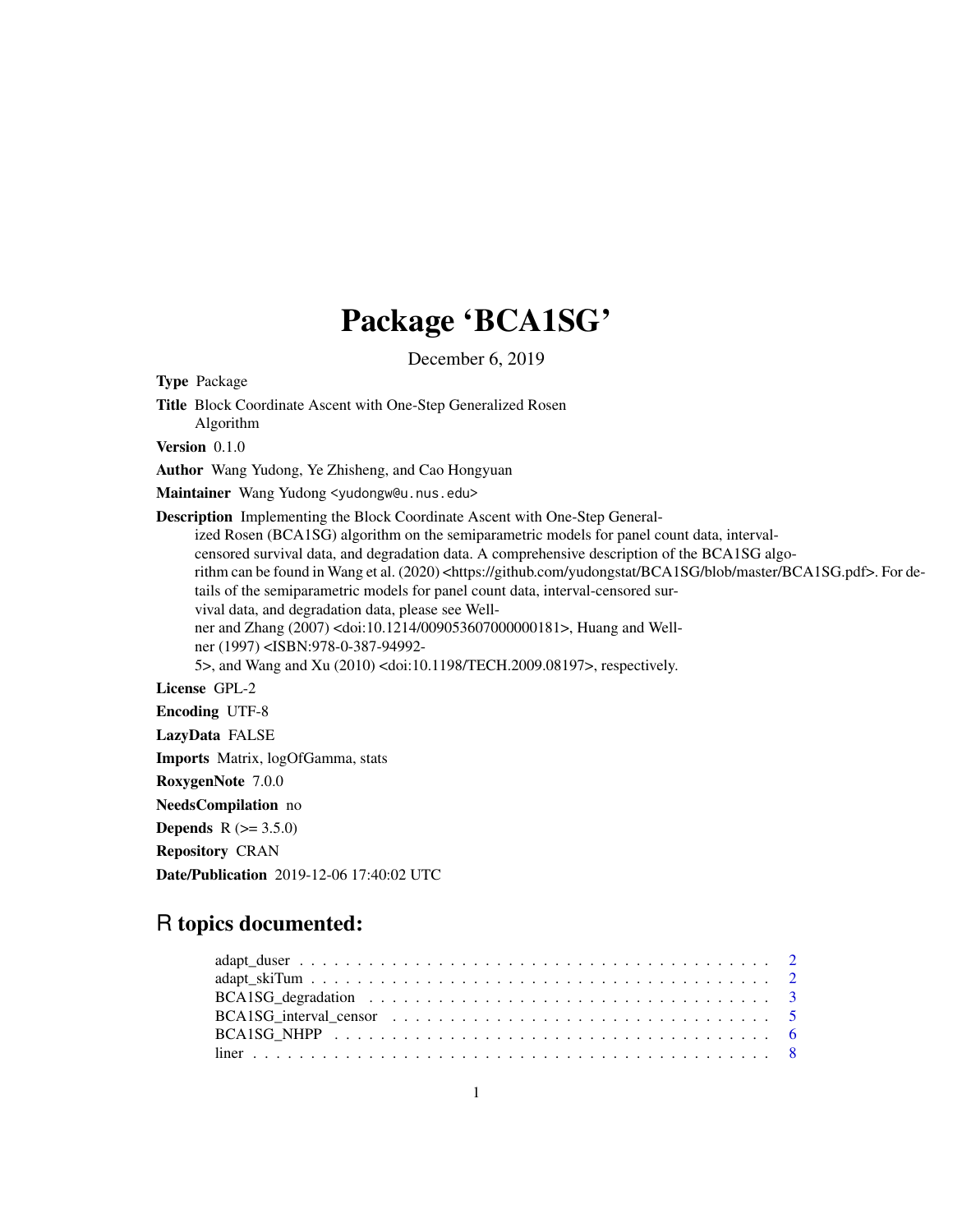#### <span id="page-1-0"></span>**Index** [9](#page-8-0)

#### Description

Data set of 763 drug users in Badalona (Spain). The data come from the detoxification unit of Hospital Universitari Germans Trias i Pujol in Badalona, Spain. See Gómez et al. (2000) for details.

#### Usage

data("adapt\_duser")

#### Format

A data frame with 763 observations on the following 4 variables.

left left endpoint of time to HIV-infection.

right right endpoint of time to HIV-infectio.n

zgen gender (0: male; 1: female).

age patient's age.

#### Source

The "FHtest" package.

#### References

Gómez, G., Calle, M. L., Egea, J. M., and Muga, R.(2000). Risk of HIV infection as a function of the duration of intravenous drug use: A non-parametric Bayesian approach. Statistics in Medicine 19(19), 2641–2656.

adapt\_skiTum *A data set adapted from the data set "skiTum" in the package "spef"*

#### Description

A data frame containing the recurrence of skin tumors. See Chiou et al. (2017) for details.

#### Usage

data("adapt\_skiTum")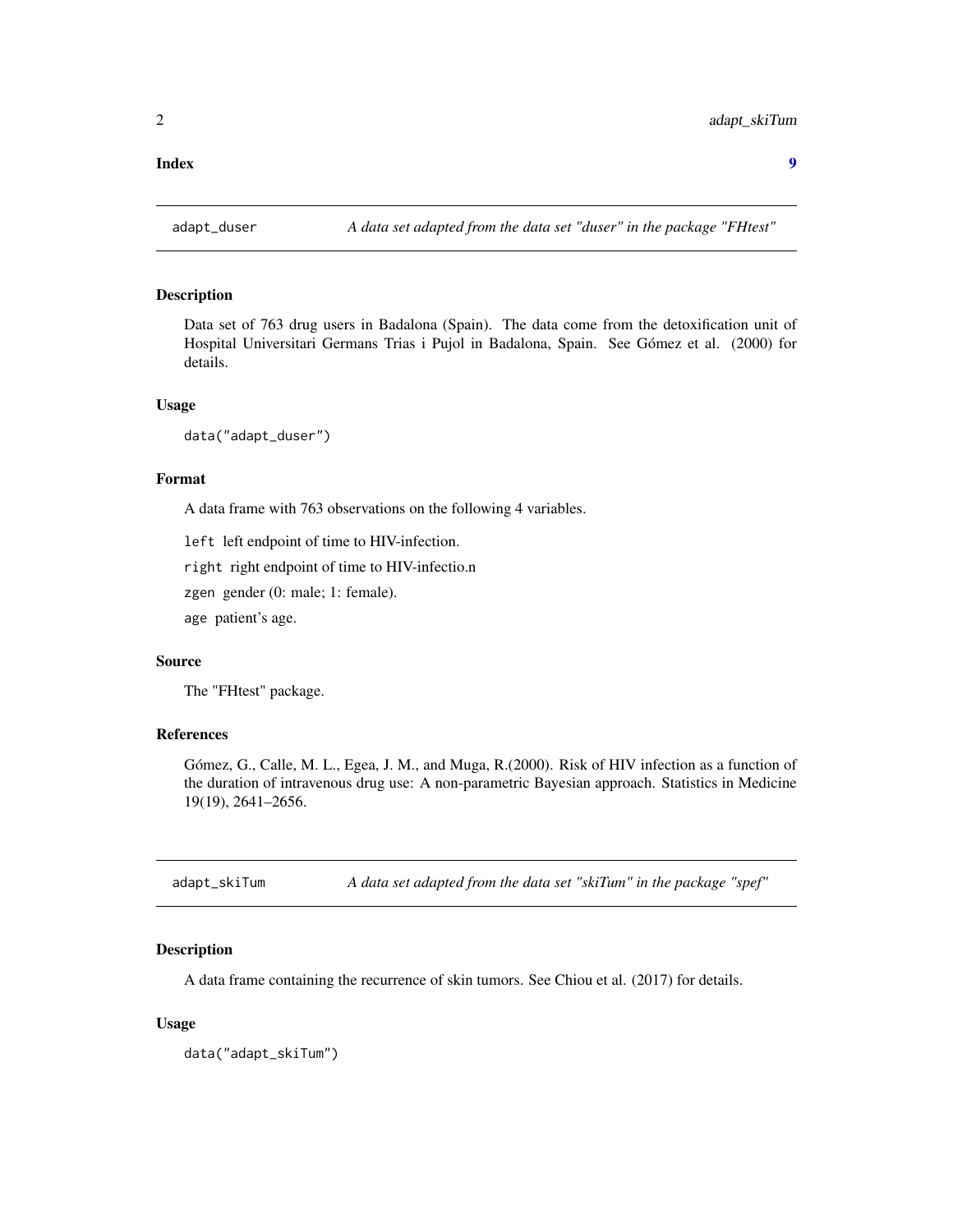#### <span id="page-2-0"></span>Format

A data frame with 894 observations on the following 7 variables.

id patient id (repeated for each recurrence).

time observation time.

count cumulative number of tumors till the current observation time.

age patient's age at enrollment; age  $= 1$  if greater than 65, age  $= 0$  otherwise.

male gender; male = 1, female =  $0$ .

dfmo treatment (DFMO) group = 1; placebo = 0.

priorTumor number of prior tumor from diagnosis to randomization.

#### Source

The "spef" package.

#### References

Chiou S. H., Xu G., Yan J., and Huang C.(2018). Semiparametric Estimation of the Accelerated Mean Model with Panel Count Data under Informative Examination Times. Biometrics, 74(3), 944-953.

BCA1SG\_degradation *BCA1SG algorithm for degradation data*

#### Description

This function implements the BCA1SG algorithm on the semiparametric random-effects inverse Gaussian process model for degradation data to solve the ML estimates of the model parameters.

#### Usage

```
BCA1SG_degradation(input_data, initial_delta, initial_r, initial_Lambda = function(x){x},
threshold = 1e-05, max_iter = 5000, max_stepsize = 1e+05, xi = 0.3, contraction = 0.5)
```
#### Arguments

| input_data    | An object of class data frame. The structure of the data frame must be {sub-<br>ject ID, time of measurement, measurement} This data frame cannot contain<br>missing values. See the dataset "liner" for an example. |
|---------------|----------------------------------------------------------------------------------------------------------------------------------------------------------------------------------------------------------------------|
| initial_delta | The initial value of the shape parameter of the gamma distributed scale param-<br>eter in the random-effects inverse Gaussian process. See Wang and Xu (2010)<br>for details.                                        |
| initial_r     | The initial value of the rate parameter of the gamma distributed scale parameter<br>in the random-effects inverse Gaussian process. See Wang and Xu (2010) for<br>details.                                           |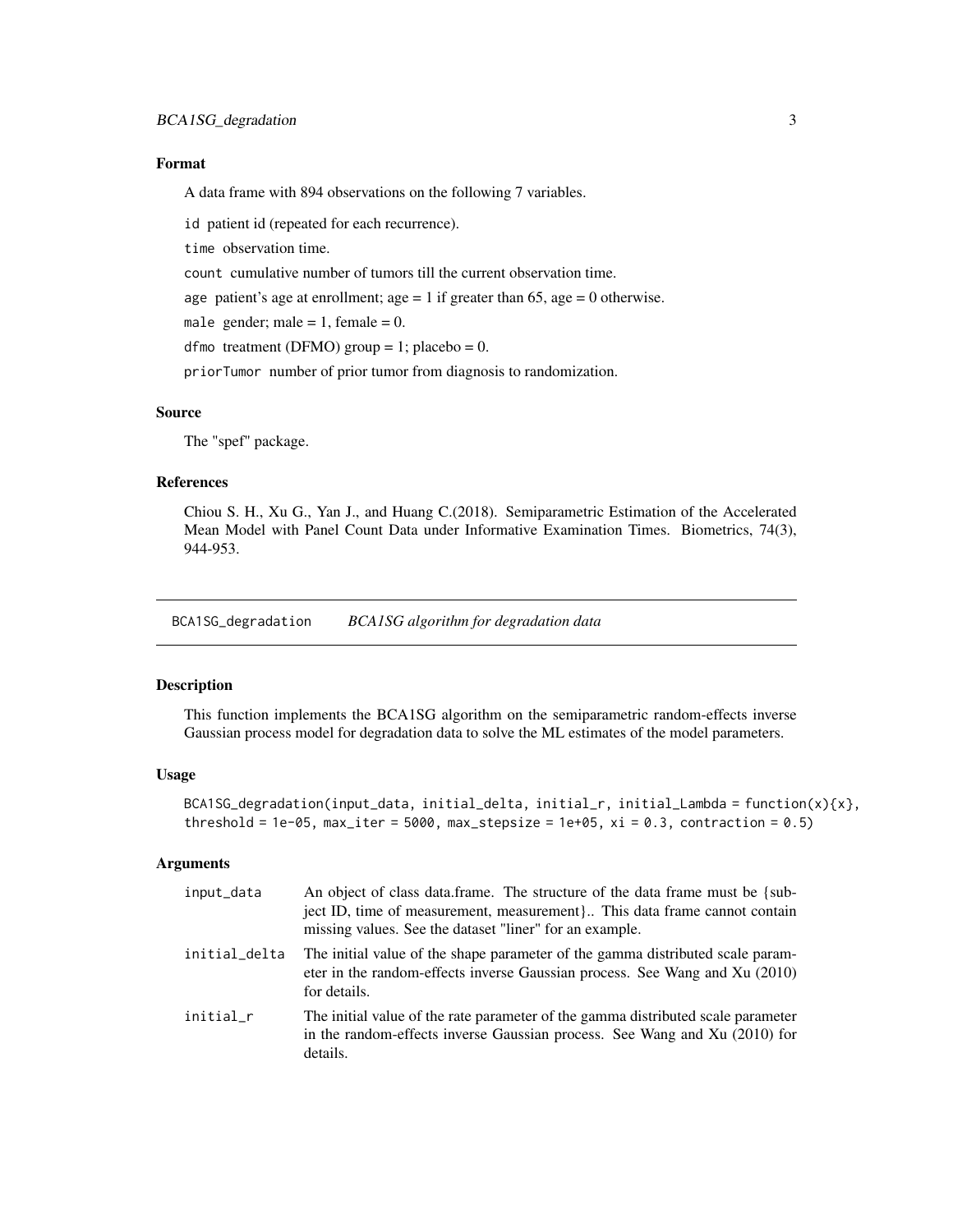|              | initial_Lambda An R function which serves as the initial value of the baseline mean function.                                                                      |
|--------------|--------------------------------------------------------------------------------------------------------------------------------------------------------------------|
| threshold    | Convergence threshold. The algorithm is terminated when the infinity norm of<br>the difference between successive iterates is less than the convergence threshold. |
| max_iter     | Maximum number of iterations allowed.                                                                                                                              |
| max_stepsize | Maximum stepsize allowed.                                                                                                                                          |
| хi           | The xi parameter in the inexact backtracking line search algorithm. See Wang<br>et al. $(2020)$ for details.                                                       |
| contraction  | The contraction parameter in the inexact backtracking line search algorithm. See<br>Wang et al. (2020) for details.                                                |

#### Details

Details about the BCA1SG algorithm can be found in Wang et al. (2020), and the details concerning the semiparametric random-effects inverse Gaussian process model can be found in Section 3 of Wang and Xu (2010).

#### Value

| distinct_time | The set of distinct observation time points.                                                                              |
|---------------|---------------------------------------------------------------------------------------------------------------------------|
| est_Lambda    | The estimated baseline mean function at the set of distinct observation time<br>points.                                   |
| est_delta     | The estimated shape parameter of the gamma distributed scale parameter in the<br>random-effects inverse Gaussian process. |
| est_r         | The estimated rate parameter of the gamma distributed scale parameter in the<br>random-effects inverse Gaussian process.  |
| iteration     | The number of iterations.                                                                                                 |
| timecost      | The computational time in seconds.                                                                                        |

#### Author(s)

Wang Y., Ye Z., and Cao H.

#### References

Wang Y., Ye, Z.-S., and Cao, H.(2020). On Computation of Semi-Parametric Maximum Likelihood Estimators with Shape Constraints. Submitted.

Wang X. and Xu, D.(2010). An Inverse Gaussian Process Model for Degradation Data. Technometrics, 52(2), 188-197.

#### Examples

```
data(liner)
res<-BCA1SG_degradation(liner, initial_delta = 1, initial_r = 1, threshold = 5e-2)
res$est_delta
res$est_r
res$iteration
res$timecost
plot(res$distinct_time,res$est_Lambda,type="s",lwd=3,xlab="time",ylab="Baseline mean function")
```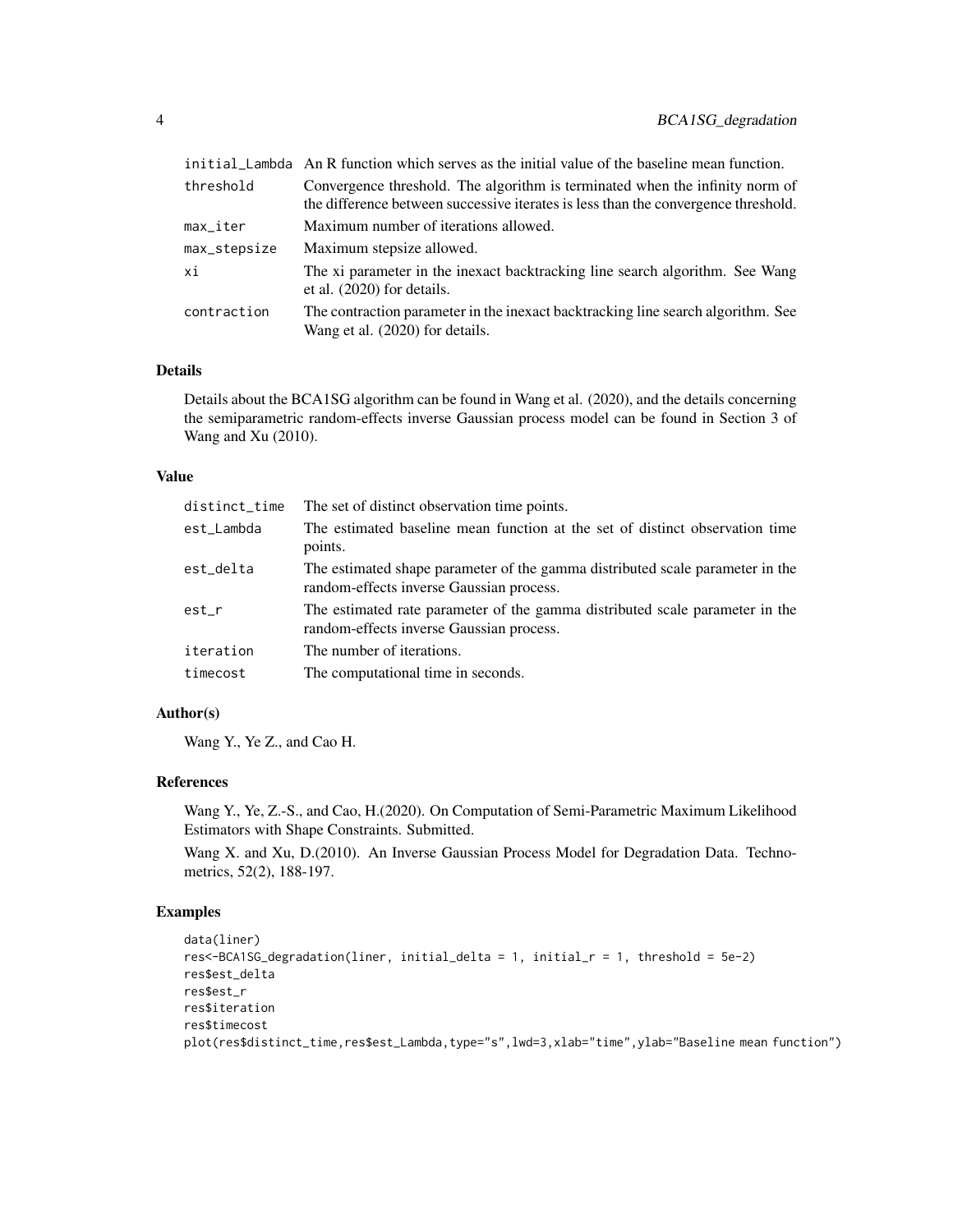<span id="page-4-0"></span>BCA1SG\_interval\_censor

*BCA1SG algorithm for interval-censored survival data*

#### Description

This function implements the BCA1SG algorithm on the semiparametric proportional hazard model for interval-censored data to solve the ML estimates of the model parameters.

#### Usage

```
BCA1SG_interval_censor(input_data, initial_beta, initial_Lambda = function(x){x},
threshold = 1e-05, max_iter = 5000, max_stepsize = 10000, xi = 0.3, contraction = 0.5)
```
#### Arguments

| input_data             | An object of class data frame. The structure of the data frame must be {lower<br>bound of the survival time, upper bound of the survival time, covariate $\lfloor 1, \ldots, \text{covariate}_p \rfloor$ .<br>This data frame cannot contain missing values. See the dataset "duser" for an<br>example. |
|------------------------|---------------------------------------------------------------------------------------------------------------------------------------------------------------------------------------------------------------------------------------------------------------------------------------------------------|
| initial_beta           | The initial value of the regression coefficients. The dimension of this input<br>should comply with the dimension of the covariates.                                                                                                                                                                    |
|                        | initial_Lambda An R function which serves as the initial value of the baseline cumulative hazard<br>function.                                                                                                                                                                                           |
| threshold              | Convergence threshold. The algorithm is terminated when the infinity norm of<br>the difference between successive iterates is less than the convergence threshold.                                                                                                                                      |
| $max$ <sub>Liter</sub> | Maximum number of iterations allowed.                                                                                                                                                                                                                                                                   |
| max_stepsize           | Maximum stepsize allowed.                                                                                                                                                                                                                                                                               |
| хi                     | The xi parameter in the inexact backtracking line search algorithm. See Wang<br>et al. (2020) for details.                                                                                                                                                                                              |
| contraction            | The contraction parameter in the inexact backtracking line search algorithm. See<br>Wang et al. (2020) for details.                                                                                                                                                                                     |

#### Details

Details about the BCA1SG algorithm can be found in Wang et al. (2020), and the details concerning the semiparametric proportional hazard model can be found in Section 4 of Huang and Wellner (1997).

#### Value

|            | distinct_time The set of distinct observation time points.                      |
|------------|---------------------------------------------------------------------------------|
| est Lambda | The estimated baseline cumulative hazard function at the set of distinct obser- |
|            | vation time points.                                                             |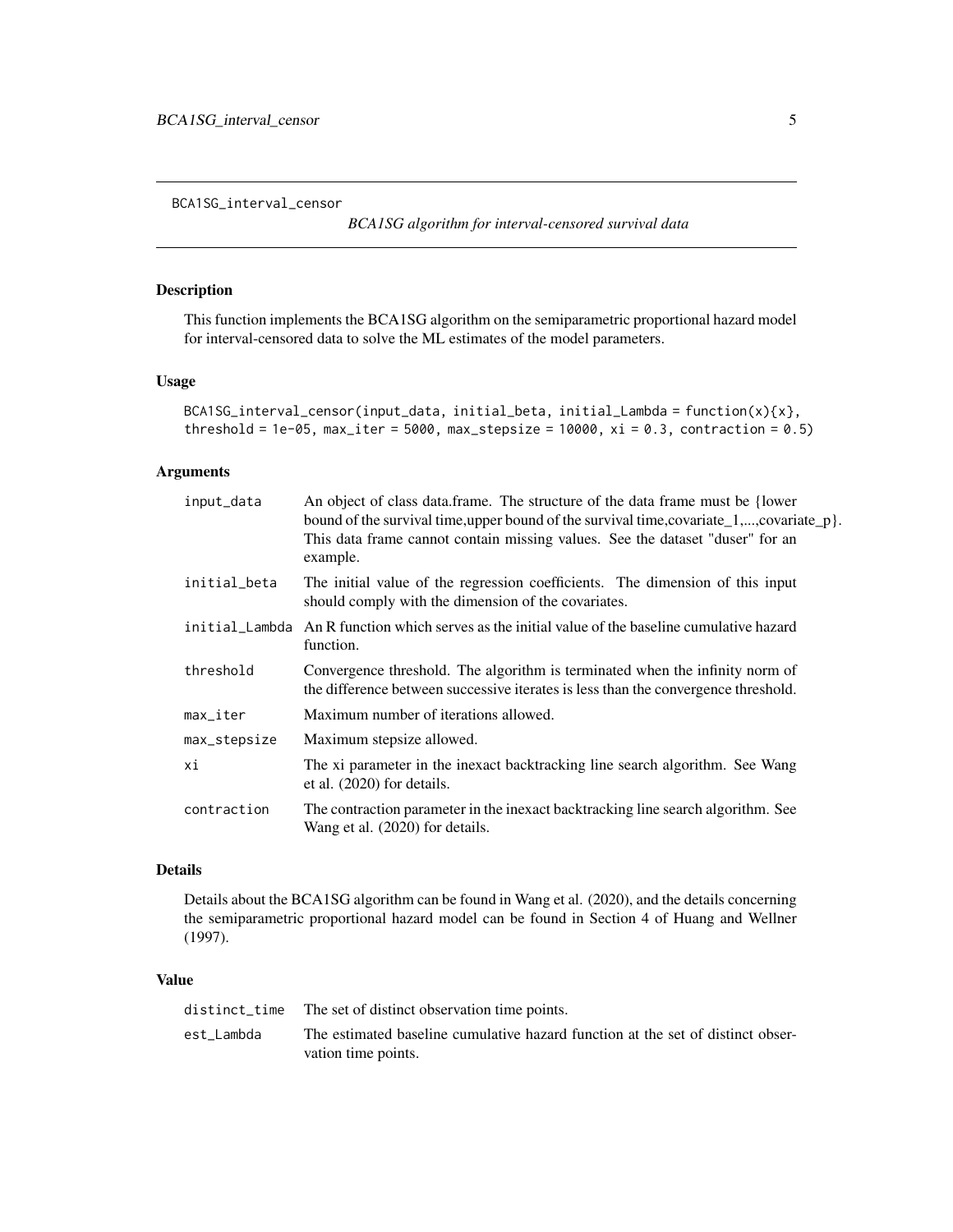<span id="page-5-0"></span>

| est beta  | The estimated regression coefficients. |
|-----------|----------------------------------------|
| iteration | The number of iterations.              |
| timecost  | The computational time in seconds.     |

#### Note

If we directly run this function on the data set "duser", we may get a different result from that presented in Section 6.2 of Wang et al. (2020). This is because the settings about the initial values of the nonparametric baseline cumulative hazard function are different.

#### Author(s)

Wang Y., Ye Z., and Cao H.

#### References

Wang Y., Ye, Z.-S., and Cao, H.(2020). On Computation of Semi-Parametric Maximum Likelihood Estimators with Shape Constraints. Submitted.

Huang J. and Wellner, J.A.(1997). Interval-Censored Survival Data: A Review of Recent Progress. Proceedings of the Fifth Seattle Symposium in Biostatistics, 123-169.

#### Examples

```
data(adapt_duser)
res<-BCA1SG_interval_censor(adapt_duser, initial_beta = rep(0,2), threshold = 5e-3)
res$est_beta
res$iteration
res$timecost
plot(res$distinct_time,res$est_Lambda,type="s",lwd=3,
xlab="time",ylab="Baseline cumulative hazard function")
```
BCA1SG\_NHPP *BCA1SG algorithm for panel count data*

#### Description

This function implements the BCA1SG algorithm on the semiparametric nonhomogeneous Poisson process model for panel count data to solve the ML estimates of the model parameters.

#### Usage

```
BCA1SG_NHPP(input_data, initial_beta, initial_Lambda = function(x){x}, threshold = 1e-05,
            max\_iter = 5000, max\_stepsize = 10000, xi = 0.3, contraction = 0.5)
```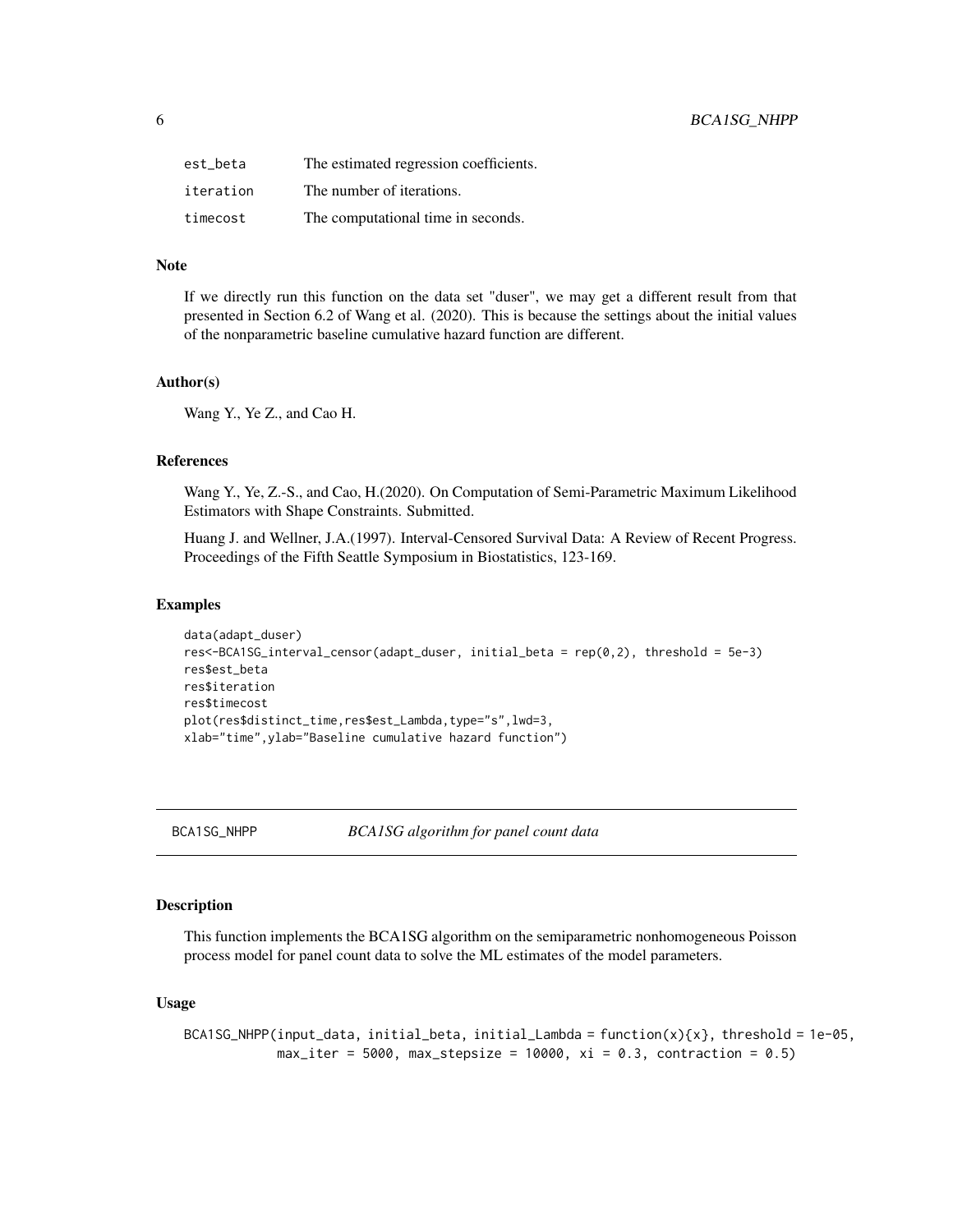#### Arguments

| input_data             | An object of class data frame. The structure of the data frame must be {patient<br>ID, time of measurement, measurement(cumulative counts), covariate_1,, covariate_p }.<br>This data frame cannot contain missing values. See the dataset "skiTum" for an<br>example. |
|------------------------|------------------------------------------------------------------------------------------------------------------------------------------------------------------------------------------------------------------------------------------------------------------------|
| initial_beta           | The initial value of the regression coefficients. The dimension of this input<br>should comply with the dimension of the covariates.                                                                                                                                   |
|                        | initial_Lambda An R function which serves as the initial value of the baseline mean cumulative<br>function.                                                                                                                                                            |
| threshold              | Convergence threshold. The algorithm is terminated when the infinity norm of<br>the difference between successive iterates is less than the convergence threshold.                                                                                                     |
| $max$ <sub>Liter</sub> | Maximum number of iterations allowed.                                                                                                                                                                                                                                  |
| max_stepsize           | Maximum stepsize allowed.                                                                                                                                                                                                                                              |
| хi                     | The xi parameter in the inexact backtracking line search algorithm. See Wang<br>et al. $(2020)$ for details.                                                                                                                                                           |
| contraction            | The contraction parameter in the inexact backtracking line search algorithm. See<br>Wang et al. (2020) for details.                                                                                                                                                    |

#### Details

Details about the BCA1SG algorithm can be found in Wang et al. (2020), and the details concerning the semiparametric NHPP model can be found in Wellner and Zhang (2007).

#### Value

|            | distinct_time The set of distinct observation time points.                                           |
|------------|------------------------------------------------------------------------------------------------------|
| est_Lambda | The estimated baseline mean cumulative function at the set of distinct observa-<br>tion time points. |
| est_beta   | The estimated regression coefficients.                                                               |
| iteration  | The number of iterations.                                                                            |
| timecost   | The computational time in seconds.                                                                   |

#### Author(s)

Wang Y., Ye Z., and Cao H.

#### References

Wang Y., Ye, Z.-S., and Cao, H.(2020). On Computation of Semi-Parametric Maximum Likelihood Estimators with Shape Constraints. Submitted.

Wellner J.A. and Zhang Y.(2007). Two Likelihood-Based Semiparametric Estimation Methods for Panel Count Data with Covariates. The Annals of Statistics, 35(5), 2106-2142.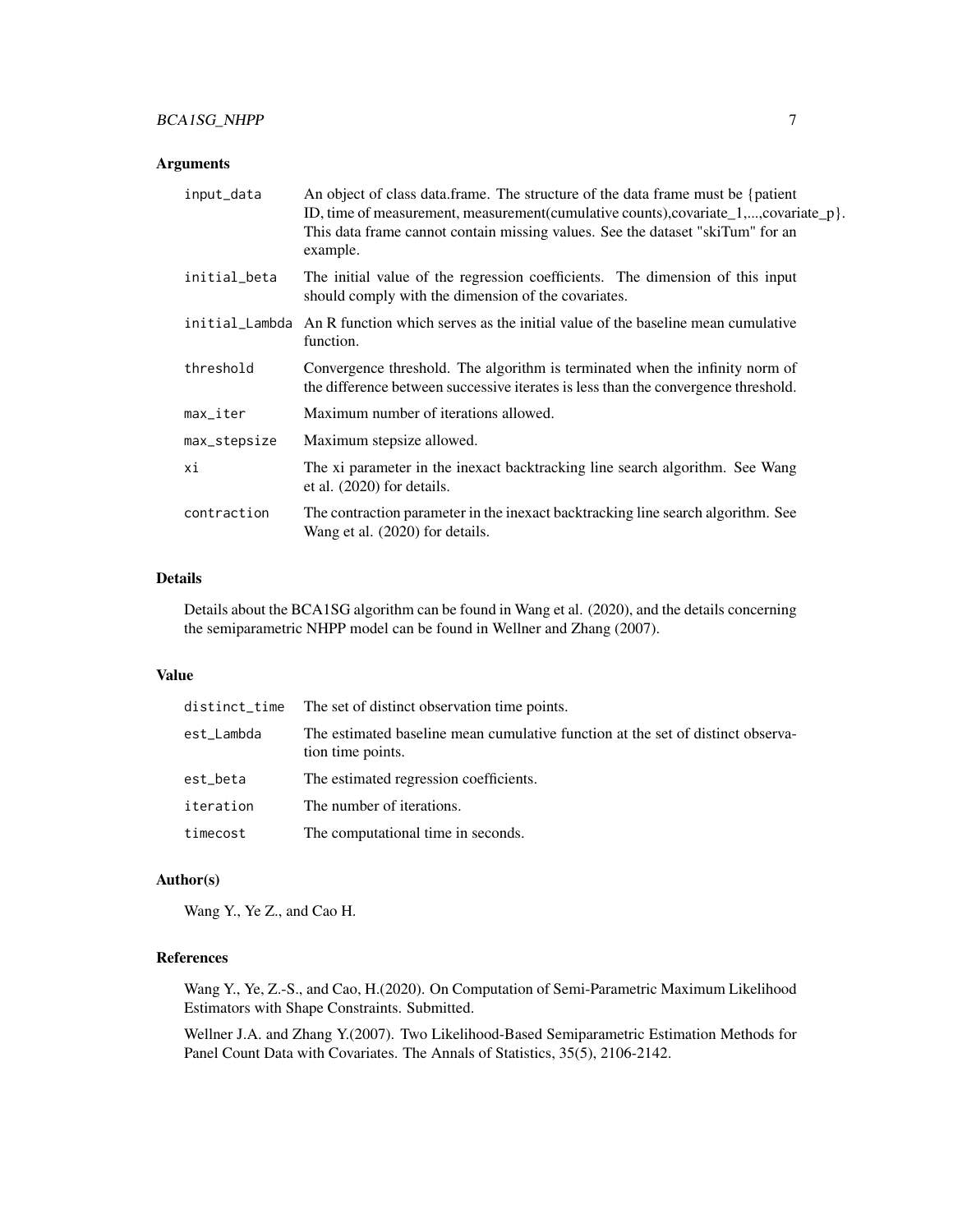#### Examples

```
data(adapt_skiTum)
res<-BCA1SG_NHPP(adapt_skiTum, initial_beta = rep(0,4), threshold = 2e-3)
res$est_beta
res$iteration
res$timecost
plot(res$distinct_time,res$est_Lambda,type="s",lwd=3,
xlab="Time",ylab="Baseline mean cumulative function")
```
liner *The marine engine cylinder liner data from Giorgio et al. (2012)*

#### Description

The degradation data measured on 32 marine engine cylinder liners from January 1999 to August 2006. See Giorgio et al. (2012) for details.

#### Usage

data("liner")

#### Format

A data frame with 64 observations on the following 3 variables.

ID liner ID.

Timepoints the time of measurement (in years).

Measurements the measurement (in mm).

#### Source

Giorgio M., Guida M., and Pulcini G.(2012). A State-Dependent Wear Model with an Application to Marine Engine Cylinder Liners. Technometrics, 52(2), 172-187.

#### References

Giorgio M., Guida M., and Pulcini G.(2012). A State-Dependent Wear Model with an Application to Marine Engine Cylinder Liners. Technometrics, 52(2), 172-187.

<span id="page-7-0"></span>